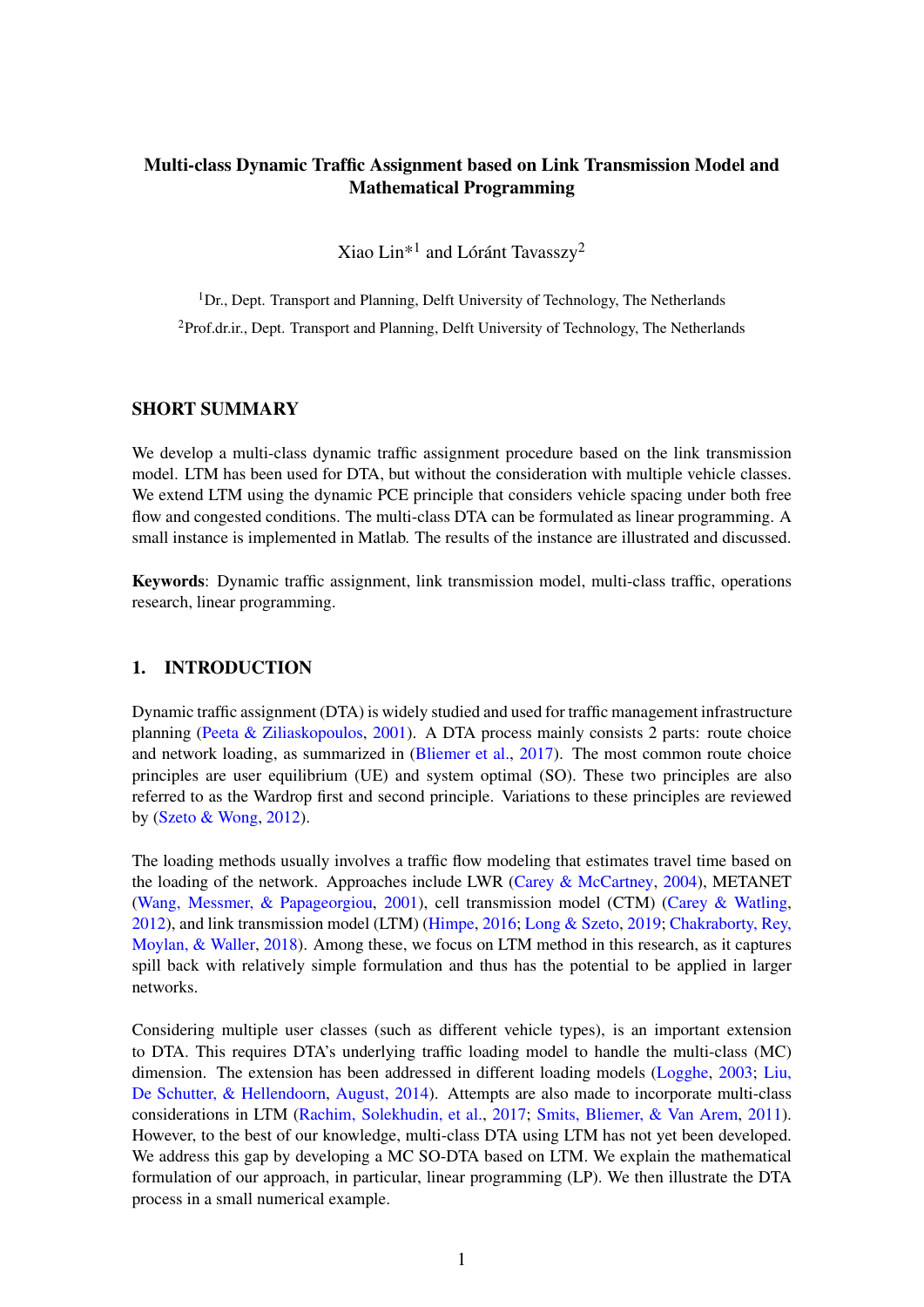#### 2. METHODOLOGY

This section formulates the MC DTA using LTM and mathematical programming (LP). We firstly extend LTM with its link model and node model by adding the MC elements. A linear programming is then formulated to describe the SO-DTA process.

#### *The link transmission model*

LTM is developed in [\(Yperman,](#page-5-11) [2007\)](#page-5-11) and has wide applications including DTA. One advantage of LTM is that it only poses flow constraints at inflow and outflow of links. Assume a network  $\mathscr{G}$ , with directed links  $\mathscr E$  between nodes  $\mathscr N$ . The origin-destination (OD) pairs are  $\mathscr W$ , and the paths connecting each of the OD pairs are  $\mathscr{P}_w$ . If path *p* uses link  $i \in \mathscr{E}$ , then the link-path instance  $\delta_{ip} = 1$ , otherwise  $\delta_{ip} = 0$ . In LTM, this is referred to as the link model and can be expressed by the following outflow  $(1,2)$  $(1,2)$  and inflow  $(3,4)$  $(3,4)$  constraints:

<span id="page-1-1"></span><span id="page-1-0"></span>
$$
G_i^-(k+1) \le N_i^-(k+1) - N_i^-(k) = N_i^+(k+1-t_i) - N_i^-(k),\tag{1}
$$

$$
G_i^-(k+1) \le q_i^{\max},\tag{2}
$$

<span id="page-1-2"></span>
$$
G_i^+(k+1) \le N_i^+(k+1) - N_i^+(k) = N_i^-(k+1 - \tau_i) + \rho_i^{jam} L_i - N_i^+(k),\tag{3}
$$

$$
G_i^+(k+1) \le q_i^{\max},\tag{4}
$$

<span id="page-1-3"></span>
$$
N_i^-(k) = \sum_{\tau=1}^k G_i^-(\tau),
$$
\n(5)

$$
N_i^+(k) = \sum_{\tau=1}^k G_i^+(\tau). \tag{6}
$$

in which  $G_i^+(k)$  and  $G_i^-(k)$  refer to the number of vehicles flowing in/out of the link *i* at time step *k*, respectively.  $N_i^+(k)$  and  $N_i^-(k)$  refer to the to the cumulative in/out flow of the link *i* at time step *k*. Let ∆*t* be the length of a time step, then *t<sup>i</sup>* refers to the time required for a vehicle to travel the whole link *i* with free flow speed  $v^{\text{ff}}(v_i^{\text{ff}}t_i\Delta t = L_i)$ ;  $\tau_i$  refers to the time required for the congestion state to propagate backwards (with speed of  $\overleftarrow{v}_i$ ) from downstream to upstream on link *i*  $(\overline{\overline{V}}_i \tau_i \Delta t = L_i)$ .  $\rho_i^{\text{jam}}$  $i$ <sup>lam</sup> is the maximum density link *i* can take;  $L_i$  is the length of link *i*;  $q_i$  is the maximum flow capacity in vehicle/hour of link *i*. These parameters can be derived from the triangular fundamental diagram (FD).

#### *LTM with multi-class extension*

To perform multi-class DTA, the LTM needs to be extended to include multiple vehicle classes. Since road infrastructures are shared by different user classes, it would be most straightforward to aggregate the occupancy of different vehicle class in terms of both flow and density. Some attempts are seen in literature. A capacity normalization is applied in [\(Smits et al.,](#page-5-10) [2011\)](#page-5-10), setting the normalized maximum flow to 1 for each vehicle class. The passenger car equivalent (PCE) unit is applied in [\(Rachim et al.,](#page-5-9) [2017\)](#page-5-9) with the consideration of vehicle space in free flows. In this paper, we use a more reasonable approach similar to that of [\(Rachim et al.,](#page-5-9) [2017\)](#page-5-9). We use the standstill spacing to calculate the aggregated maximum density  $\rho^\mathrm{jam}$  with the standstill PCE value, and the free flow spacing to calculate the aggregated maximum flow  $q^{\text{max}}$  with the free flow PCE value.

We now explain how PCE is applied here using a 2-class example considering cars and trucks. Let  $\pi_c^{\text{ff}}$ ,  $\pi_c^{ss}$  be the PCE value of cars at free flow and stand still conditions (both equal to 1 by definition). Let  $\pi_t^{\text{ff}}$  and  $\pi_t^{\text{ss}}$  be the PCE of trucks in free flow and stand still situations, respectively.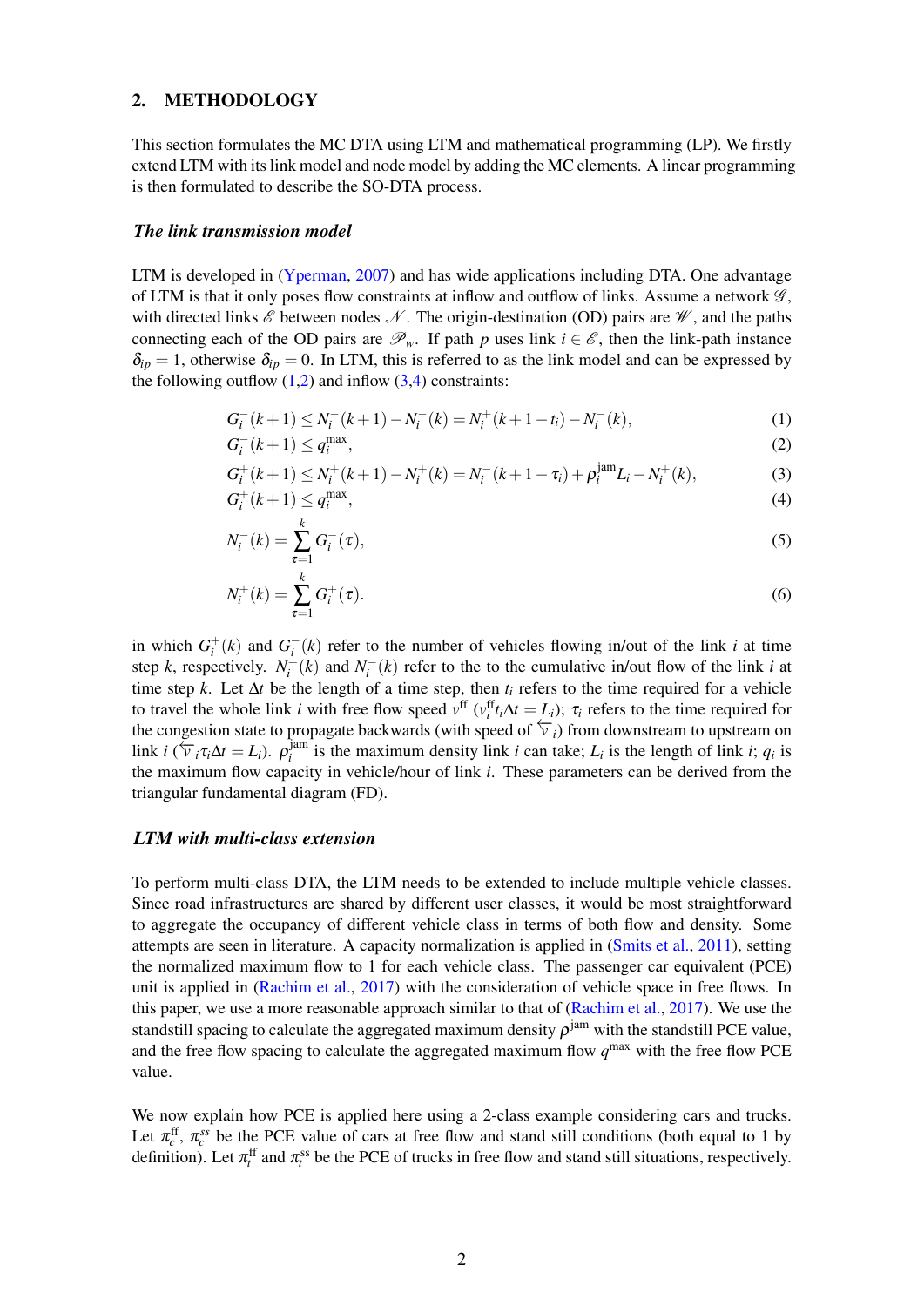We then have the following:

$$
\pi_t^{\text{ff}} = \frac{d_t^{\min} + v_t^{\text{ff}} h_t}{d_c^{\min} + v_c^{\text{ff}} h_c},\tag{7}
$$

<span id="page-2-1"></span><span id="page-2-0"></span>
$$
\pi_t^{\text{ss}} = \frac{d_t^{\min}}{d_c^{\min}},\tag{8}
$$

in which  $d_m^{\min}$  is the minimum spacing of vehicle class *m* at stand still;  $v_m^{\text{ff}}$  is the free flow speed of vehicle class  $m$ ;  $h_m$  is the minimum time headway of class  $m$ .

#### *Link model for MC-LTM*

We use a path-based formulation for DTA. By extending the original LTM link model (constraints  $1 - 4$  $1 - 4$ ) to include multi-class element, the cumulative inflow and outflow vehicle count should also be considered in a class-specific way, providing details on OD pairs of vehicle flows as well as vehicle classes. In a network  $\mathscr{G} = \{ \mathscr{N}, \mathscr{E} \}$ , with the multi-class consideration, the link model then becomes:

$$
G_{mwpi}^{-}(k+1) \le N_{mwpi}^{-}(k+1) - N_{mwpi}^{-}(k)
$$
  
=  $N_{mwpi}^{+}(k+1-t_i) - N_{mwpi}^{-}(k)$ ,  $\forall m, w, p, i, k$  (9)

$$
\sum_{m} \sum_{\nu} \sum_{p} \pi_{m}^{\text{ff}} G_{m\nu p i}^{-}(k+1) \leq q_{i}^{\max}, \qquad \forall i, k \qquad (10)
$$

$$
\sum_{m} \pi_{m}^{\text{ss}} G_{mwpi}^{+}(k+1) \leq \sum_{m} \pi_{m}^{\text{ss}} \left( N_{mwpi}^{+}(k+1) - N_{mwpi}^{+}(k) \right)
$$
\n
$$
= \sum_{m} \pi_{m}^{\text{ss}} \left( N_{mwpi}^{-}(k+1 - \tau_{i}) - N_{mwpi}^{+}(k) \right) + \rho_{i}^{\text{jam}} L_{i}, \qquad (11)
$$

<span id="page-2-4"></span>
$$
\sum_{m} \sum_{w} \sum_{p} \pi_{m}^{\text{ff}} G_{mwpi}^{+}(k+1) \leq q_{i}^{\max}, \qquad \qquad \forall i, k. \qquad (12)
$$

Note that the sending flow constraint  $(9)$  is class-specific and the receiving flow constraint  $(11)$  is class-aggregated. In the above constraints,  $t_i$  and  $\tau_i$  are calculated through  $v_i^{\text{ff}}$  and  $\overleftarrow{v}_i$ , respectively, which are assumed independent from the loading of the network.

Since cumulative vehicle count *n* and the increment of vehicle count *G* come with a discrete time dynamics, we use linear interpolation to approximate any points between two time instances. Let  $\hat{\tau}$  and  $\check{\tau}$  be the closest larger / smaller integer values of  $\tau$ . Applying this principle for instance to the cumulative inflow  $N^+_{mwpi}(k - \tau_i)$  we have the following:

$$
N_{mwpi}^+(k-\tau_i) = (\hat{\tau}_i - \tau_i) N_{mwpi}^+(k-\check{\tau}_i) + (\tau_i - \check{\tau}_i) N_{mwpi}^+(k-\hat{\tau}_i).
$$
\n(13)

#### *Node model for MC-LTM*

In [\(Yperman,](#page-5-11) [2007\)](#page-5-11) several node models are discussed. In this paper we do not explore the possible distribution of inflow/outflow capacities in nodes. Only basic constraints are applied:

<span id="page-2-2"></span>
$$
\sum_{i \in P(n)} G_{mwpi}^{-}(k) = \sum_{i \in S(n)} G_{mwpi}^{+}(k), \qquad \forall n, m, w, p, k. \qquad (14)
$$

<span id="page-2-3"></span>
$$
\sum_{w} \sum_{p_w} \sum_{\tau=1}^k G_{mwpi}^+(\tau) \le \sum_{w} \sum_{\tau=1}^k D_{mi}(\tau), \qquad \forall m, i, k. \tag{15}
$$

Eq[.14](#page-2-2) describes that an intermediate node (with inflow and outflow links) does not hold any vehicles.  $P(n)$  and  $S(n)$  refer to the collection of the predecessor and the successor links of node *n* Inequality [15](#page-2-3) describes that the cumulative inflow vehicles at a starting node is no larger than the demand  $(D_{mwi}(k))$  that (attempts to) enter the network. We assume that destination nodes have infinite capacity and thus no specific constraints are added.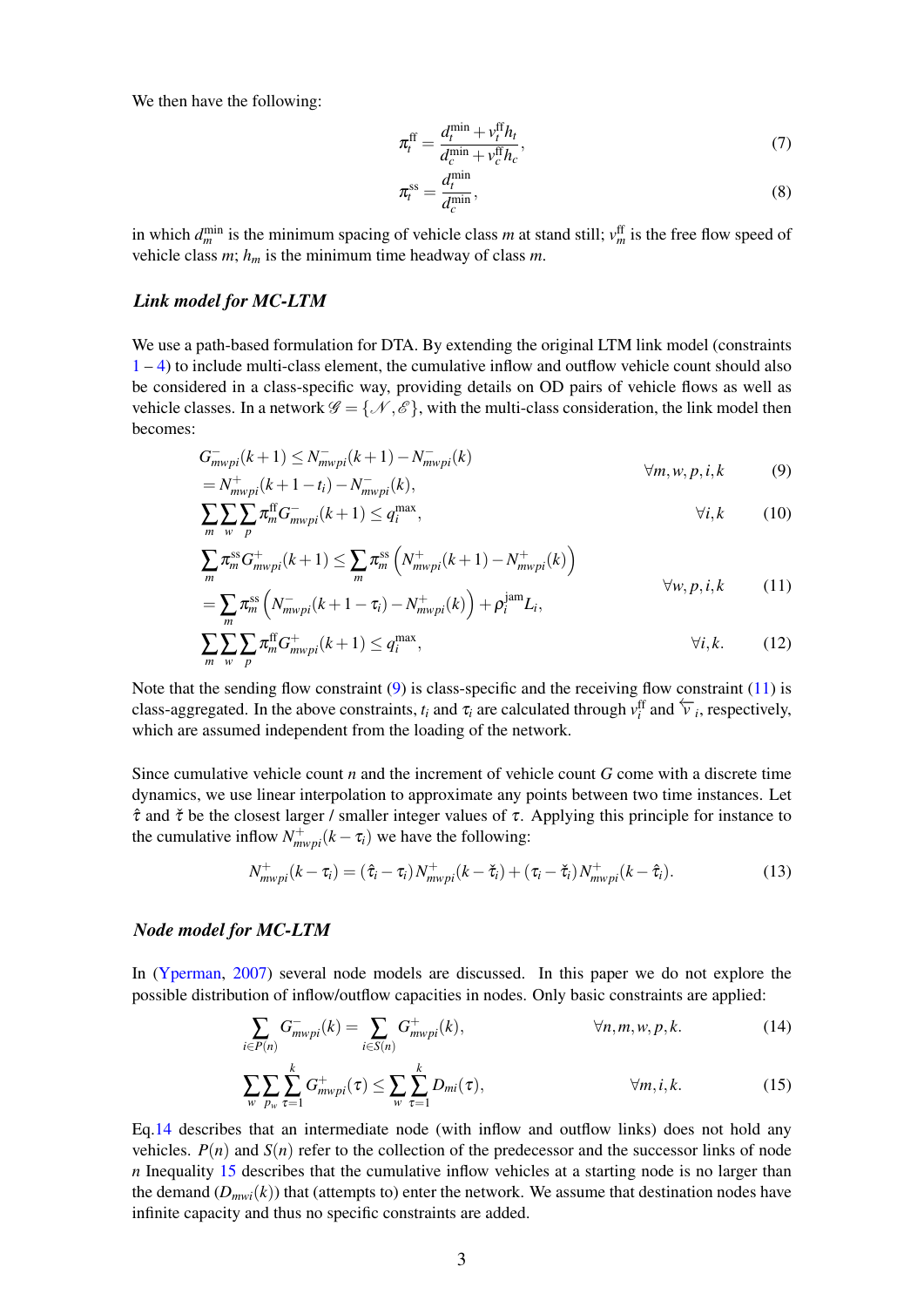<span id="page-3-1"></span>

<span id="page-3-0"></span>Figure 1: Test network

#### *Multi-class DTA based on LTM and LP*

An objective function is designed for the LP formulation which will later be solved by an off-theshelf solver. The objective function is formulated as the summation of all outflow transition at all considered times and links multiplied by a coefficient that decreases over each time step: the system is thus "rewarded" more if vehicles exit links earlier. When this summation is maximized, the vehicles traversing the network is "propelled" to move forward as fast as possible (until they hit one or more constraints). The objective function is expressed in the following:

$$
\max J|_{G^+,G^-} = \sum_{m \in \mathcal{M}} \sum_{w \in \mathcal{W}} \sum_{p \in \mathcal{P}_w} \sum_{i \in \mathcal{S}} \sum_{k \in \mathcal{K}} (K - k + 1) G^-_{mwpi}(k). \tag{16}
$$

Now the mathematical formulation of multi-class SO-DTA based on LTM is ready: the objective function is [16,](#page-3-0) with constraints  $9 - 12$  $9 - 12$ , [14,](#page-2-2) and [15.](#page-2-3)

Since we only give the basic upper limit constraints for flows in node models. In this way we find the "optimal" turn fraction for all nodes, representing the lower bound of utilities of all user classes and all vehicles under the SO condition. The node models can then be calibrated by real world data to have more accurate results.

### 3. NUMERICAL EXAMPLE

We illustrate the proposed DTA procedure in a small network (see Figure 1) with 1 pair of OD: from node 1 to node 6. Each time step ∆*t* for simulation is 15 min. In total 15 time steps are included. The input parameters of the numerical simulation is listed in Tabl[e1.](#page-4-2) The LP formulation is coded and solved in Matlab 2020a on Windows 10 platform with Intel Core i5-8279U 2.40 GHz and 3 GB RAM. Solving the problem takes 0.15s.

The demand for both cars and trucks and the cumulative vehicle counts at inflow and outflow of links are illustrated in Figure 2. In the figure,  $L1 - L6$  refer to the 6 links of the considered network. From the figure we can see that cars make use of both paths  $(1-2-4-6$  and  $1-3-5-6)$ . But trucks only use the 1–2–4–6 path (as the cumulative vehicle count for trucks are 0 at link 3 and link 5).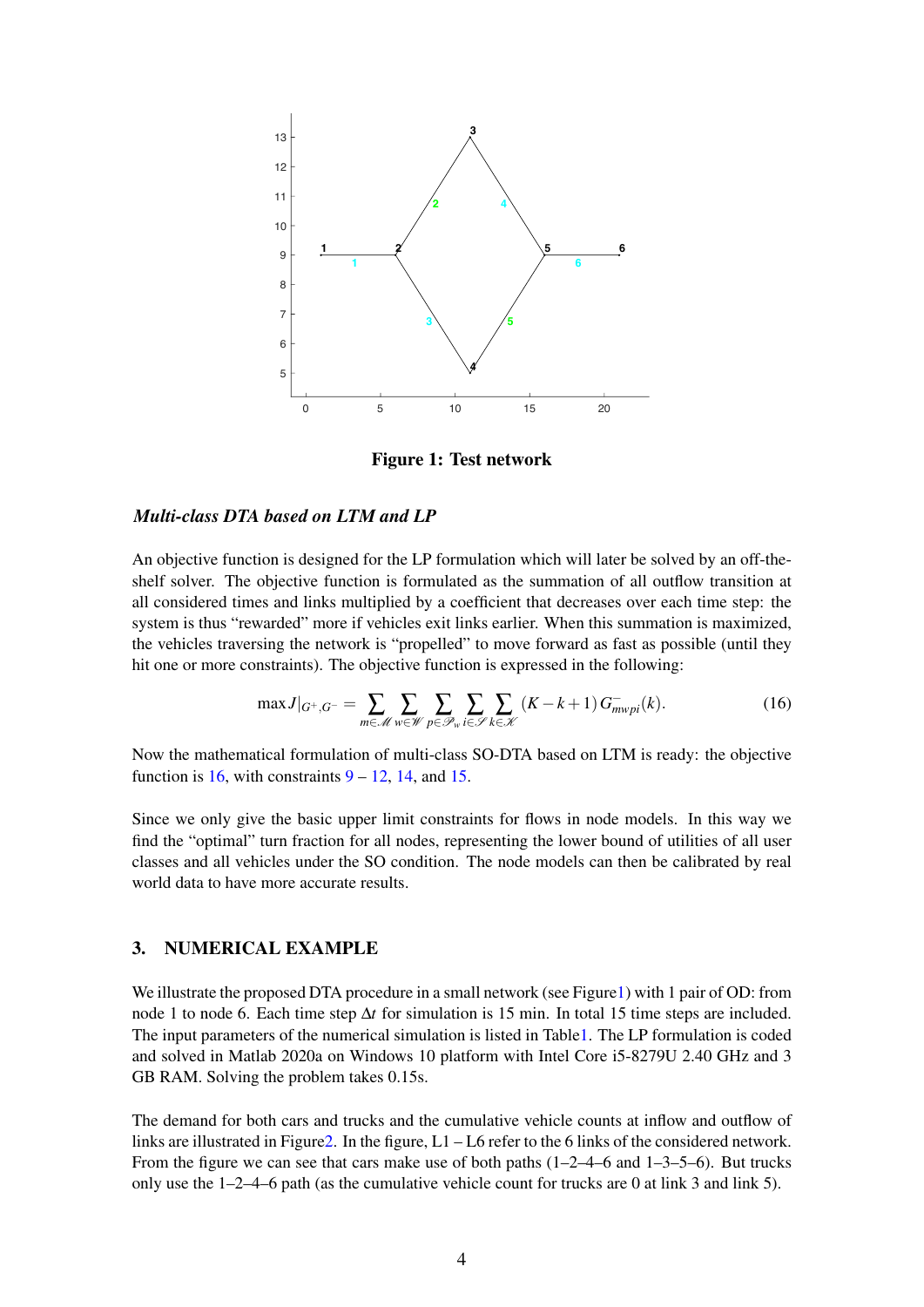# Table 1: Parameters of the numerical experiment.

<span id="page-4-2"></span>

| <b>Parameter</b>                  | Value                                        |
|-----------------------------------|----------------------------------------------|
| $L_i$                             | $[50, 50, 80, 50, 50, 50]$ km                |
|                                   | $[100, 37.5, 62.5, 37.5, 62.5, 87.5]$ veh/km |
| $\frac{\rho_i}{\sqrt{\nu}}$       | $30 \text{ km/h}$                            |
|                                   | 130 km/h                                     |
| $v_{c}^{\rm ff}$ $v_{t}^{\rm ff}$ | 80 km/h                                      |
| $d_c^{\min}$                      | 6 m                                          |
| $d_t^{\min}$                      | 25 <sub>m</sub>                              |
| $h_c$                             | 1.2 s                                        |
| h,                                | $1.2$ s                                      |

<span id="page-4-3"></span>

Figure 2: Cumulative vehicle count

# 4. CONCLUSIONS

This research develops and implements an SO-DTA with multi-class consideration. We use an MC LTM as network loading, with the dynamic PCE value for different vehicle classes at free flow and congested situations, respectively. The DTA procedure is formulated as an LP. A small test case is used to illustrate the simplicity and applicability of this method. Future research include developing multi-class DTA under the UE condition.

# **REFERENCES**

- <span id="page-4-0"></span>Bliemer, M. C., Raadsen, M. P., Brederode, L. J., Bell, M. G., Wismans, L. J., & Smith, M. J. (2017). Genetics of traffic assignment models for strategic transport planning. *Transport reviews*, *37*(1), 56–78.
- <span id="page-4-1"></span>Carey, M., & McCartney, M. (2004). An exit-flow model used in dynamic traffic